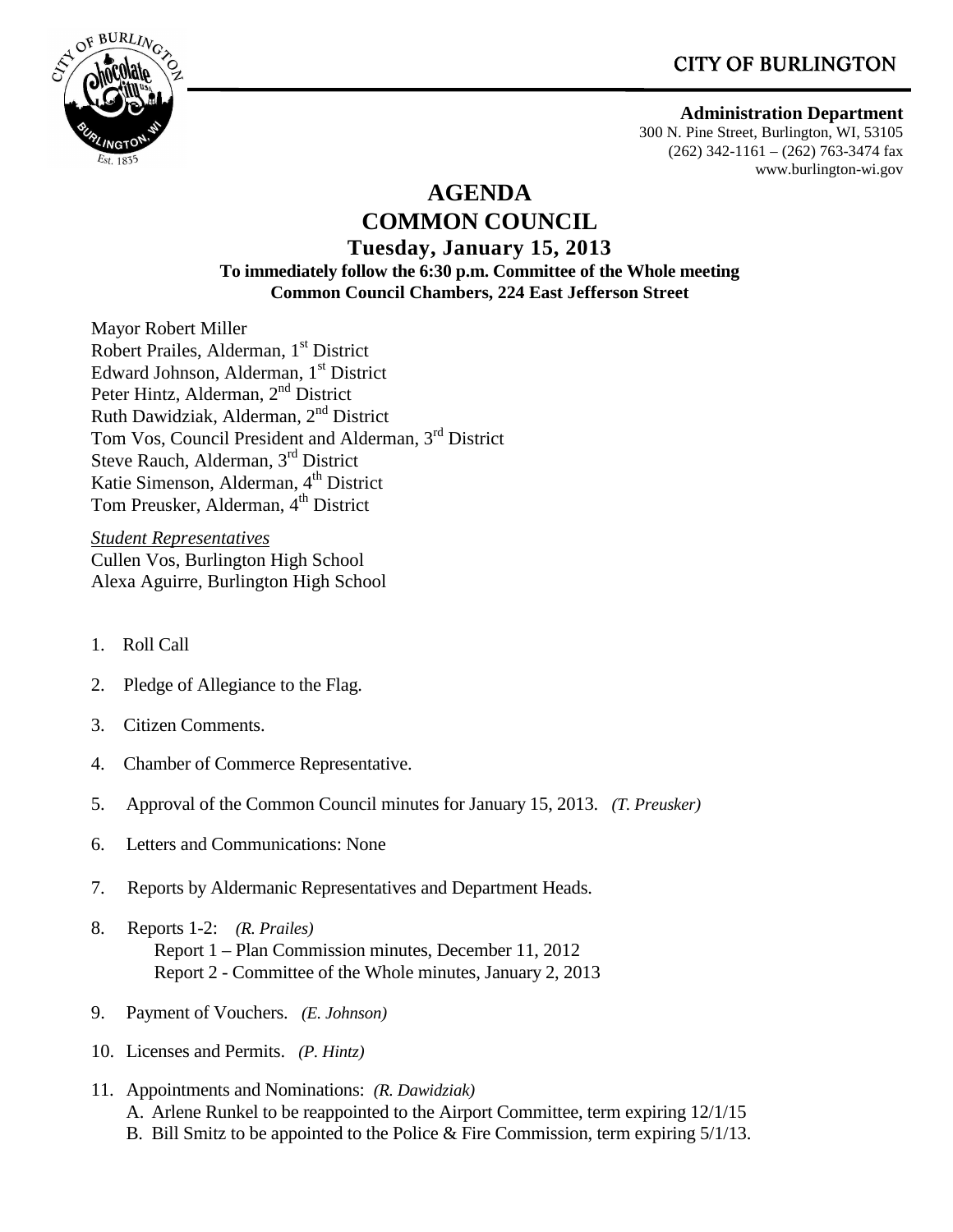## 12. **PUBLIC HEARINGS:**

A. A Public Hearing to hear comments and concerns from the public regarding an amendment to the Racine County Multi-Jurisdictional Comprehensive Plan for property located at 200 Bridge Street to amend the zoning from Commercial to High-Density Residential. *(T. Vos)*

## 13. **RESOLUTIONS:**

- A. Resolution 4588(39) to award the bid from Wisconsin Kenworth for a truck chassis in the amount of \$104,182; from Bruce Municipal Equipment for vactor truck compents in the amount of \$237,961; and approve a lease to own proposal from Bankcorp at 2.15% for sixty months. This item was discussed at the January 2, 2013 Committee of the Whole meeting. *(S. Rauch)*
- B. Resolution 4590(41) to approve Task Order Number Ninety-Two with Kapur & Associates to complete the monitoring, groundwater sampling, and preparation of the annual report for the Municipal Landfill in the amount of \$48,876. This item was discussed at the January 2, 2013 Committee of the Whole meeting. *(K. Simenson)*
- C. Resolution 4591(42) to consider an agreement between the City of Burlington, the Town of Burlington, the Burlington Rescue Squad and McGrath Consulting Group, Inc. for a Fire and EMS Greater Cooperative Opportunities Study. This item was discussed at tonight's Committee of the Whole meeting. *(R. Prailes)*
- D. Resolution 4592(43) to accept a bid proposal from Miller Bradford and Risberg, Inc. for rental of two wheel-loaders in the amount of \$1,214.58 per month for a period of five years. This item was discussed at tonight's Committee of the Whole meeting. *(E. Johnson)*

#### 14. **ORDINANCES:** None

### 15. **MOTIONS:** None

## 16. **ADJOURN INTO CLOSED SESSION** *(P. Hintz)*

- **1.** *Wis. Stats 19.85(1)(c***)**, considering employment, promotion, compensation or performance evaluation data of any public employee over which the governmental body has jurisdiction or exercises responsibility.
	- To discuss a title change and compensation for Assistant to the City Administrator Megan Watkins.
	- To discuss the 2013-2014 LAW contract.